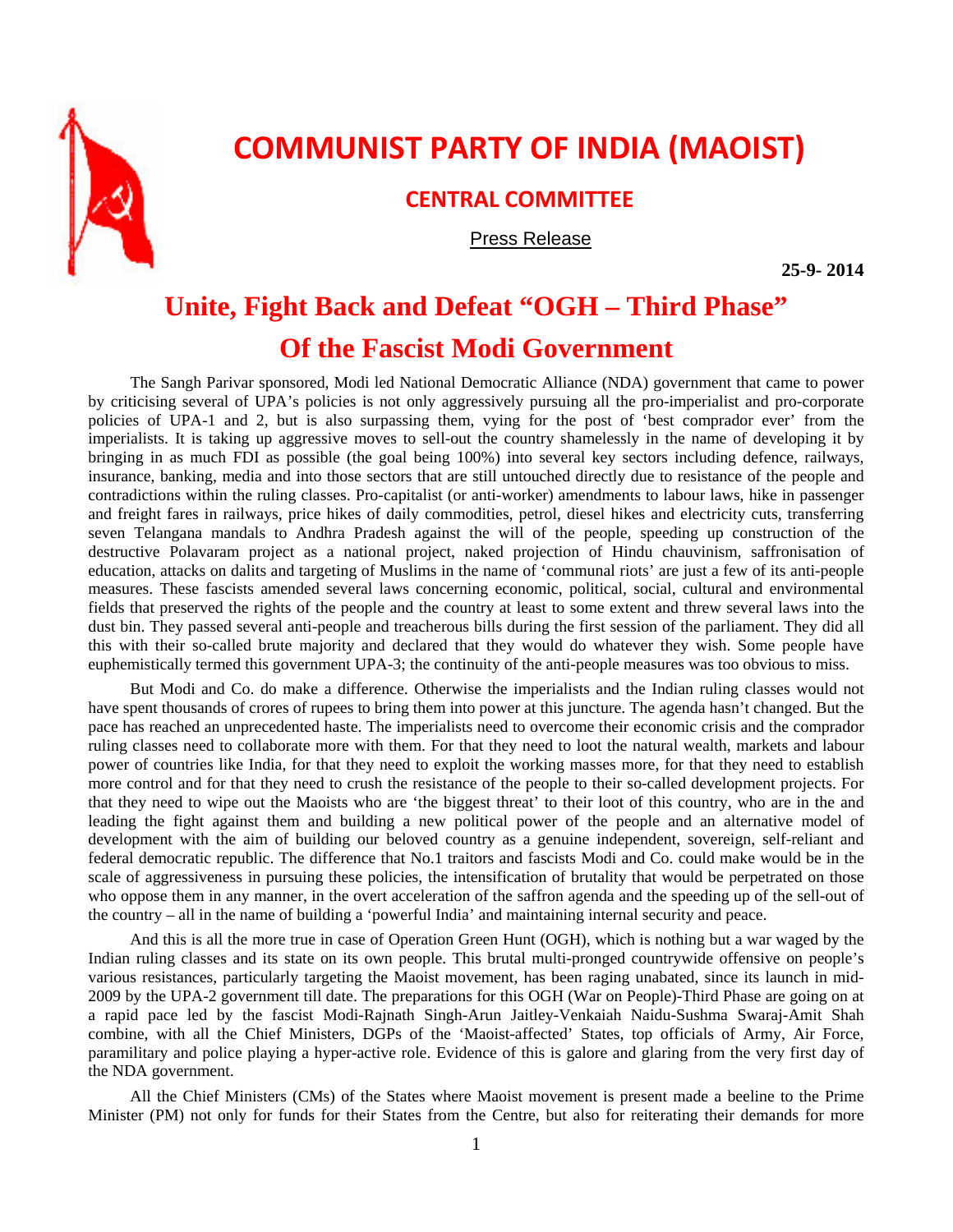powers, funds, weapons, forces, vehicles and other paraphernalia for their forces and the entire executive in the name of suppressing Maoist movement. The Centre willingly obliged and promised more in a series of meetings conducted to deal with all kinds of 'terrorism', mainly Maoism. New governments formed after the recent assembly elections (2013 and 2014) in Chhattisgarh, Andhra Pradesh, Telangana, Odisha, Madhya Pradesh and West Bengal have all announced plans to modernise their police forces which mean equipping them with more lethal weapons and gadgets that would more 'efficiently' wage war on people and terrorise and kill them. The 'promises' to Chhattisgarh are representative. Chandrababu Naidu, the CM of AP went a step ahead and started his rule by killing three Maoists in a fake encounter on the very first day.

The bloodthirsty home minister Rajnath Singh announced that an integrated and comprehensive strategy to root out the Maoist movement in the country would be soon finalised. On June 11, 2014 after a detailed review of the 'Left-wing extremism (LWE)' situation in Chhattisgarh with State Chief Minister Raman Singh, Union Home Minister Rajnath Singh promised around 10,000 additional paramilitary troops(10 battalions) within 3, 4 months, even while 37 battalions of CRPF, BSF, ITBP and SSB are already present. He also promised to send 2 technical battalions with nearly 2000 multi-skilled, engineering and technical personnel. Two more choppers would be inducted into the counter-'LWE' grid in Chhattisgarh. The helicopters are for 'troop deployment or sending reinforcements when State forces plan to attack Maoists or 'an encounter is on'. The special focus of the meeting was on Bastar region. The CM also sought improved technology for IED detection, augmented UAV deployment, air mobility for operations and secure and encrypted communication.

The meeting was attended by Minister of State for Home Kiren Rijiju, Union home secretary Anil Goswami, paramilitary chiefs, and senior officials of the Planning Commission, Ministry of Environment and Forests and Department of Telecom. If anybody is wondering what these bodies were doing at a meeting on LWE, the answer is here. Complaining that 'abysmal 25% telecom coverage in Bastar was affecting intelligence collection and timely response by the Central forces', the Chhattisgarh government sought to increase in tele-connectivity and density. They Central authorities even promised to 'do what is best possible' 'to tweak forest clearance norms to exempt government projects' as requested by the State government. The nearly 2,000 multi-skilled personnel with technical knowledge (technical battalions) are 'for carrying out development work in Maoist-hit areas' as the CM lamented about 'shortage of contractors.' Collectors and SPs would now monitor this work using these battalions. Paramilitary battalions have already been deployed on a huge scale for the Raoghat and several other mines, building dams, roads, bridges and Raoghat railway line that not only aims to transfer the iron ore to the big comprador companies and MNCs but is also ecologically highly destructive. All these forces would serve 'multi-purposes' - to suppress the masses, attack the Maoists, to reinforce the camps of government force, to provide protection to so-called development which actually means building infrastructure to transfer the mining riches, and constructing several steel and other plants in the heartland of Bastar.

With BJP in power both at the Centre and the State the 'war on people' would be carried on more ruthlessly as a more centralised, coordinated, country-wide offensive. There would now be more coordination between Central and State governments, between State governments, between Central and State forces, intelligence agencies and police force and between police and executive.

In a high level meeting conducted by Rajnath Singh with Air Force, police and top officials of Chhattisgarh, Odisha, Bihar and Jharkhand on June 27, the Home Minister praised to the skies the Grey Hounds of AP and urged the State governments to train and restructure their Special Forces (like STF in Chhattisgarh, SOG in Odisha, C-60 in Maharashtra, Counter-Insurgency Force in Jharkhand, Thunderbolts in Keralam) and build infrastructure for these forces. The efforts are on. Their numbers would be augmented and their intelligence wings would also be expanded.

Taking a leaf from erstwhile AP, a SP level OSD has now been appointed in all districts and the OSD was given all powers to conduct attacks on Maoists. The Grey Hounds model means that they take intelligence inputs from police headquarters and directly go for offensives. Rs. 150 crores were released for building 75 attack-proof police stations in 'naxal-affected' districts of Chhattisgarh. Additional funds were released for Special Infrastructure Scheme (for building bunkers, toilet bunkers and *morcha* points for the government forces).

On August 20, 2014, the Union Cabinet approved the extension of mobile telephonic services to 2,199 locations affected by 'LWE' in the States of Andhra Pradesh, Bihar, Chhattisgarh, Jharkhand, Maharashtra, Madhya Pradesh, Odisha, Telangana, Uttar Pradesh and Paschim Banga. The BSNL has already installed towers at 363 of these locations. The project implementation cost is approximately Rs. 35.68 billion.

According to the intensification of the 'war on people', Bastar Range would be divided into four parts as part of the 'counter-LWE grid system' with one camp established for every five kms. As part of this grid, 'crucial areas'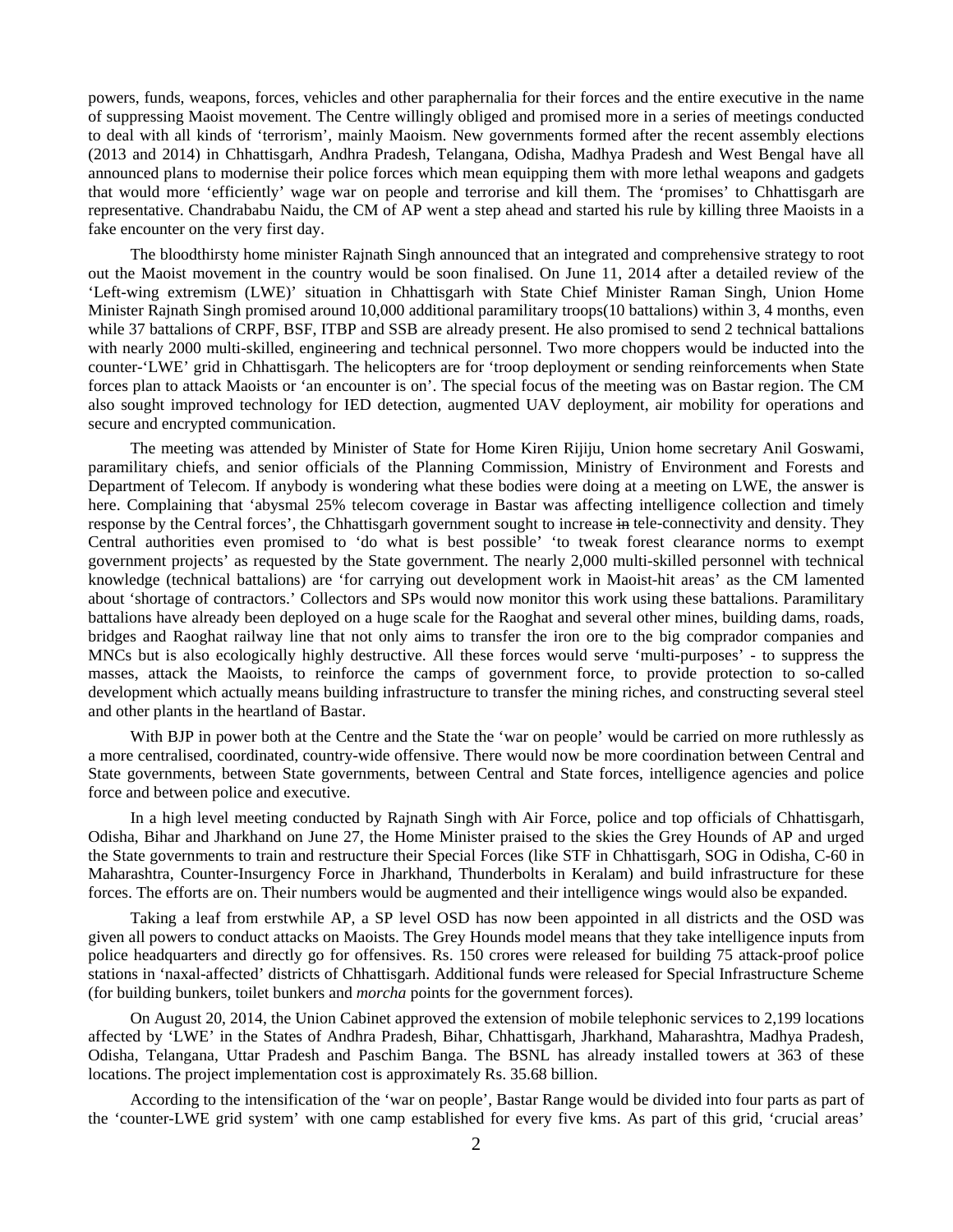(strong areas of Maoist activity) would be identified to form network, conduct attacks and wipe out the Maoists. This would be done along Chhattisgarh's borders with neighbouring states. This type of concentration would be done in all tri and quadric junctions of various States in the country. Already there are 120 battalions of paramilitary forces stationed in nine States. After Rajnath Singh was sworn in, he planned to send 27 battalions to be additionally deployed in nine States.

Prices for the heads of the Maoist leadership right from the Central Committee/Politburo to the village level leaders was increased, almost five times, to several crores of rupees, by the Central and various State governments. This is nothing but a counter- revolutionary measure that further fascises the State, encourages false encounters and mercenary killings and creates heinous selfish and criminal values in the society. Killing leaders and activists or putting them in jail was announced as the two-pronged policy to decimate revolutionary forces, make the movement headless and to restrict or weaken the movement areas.

On the other hand, the compensation for the counter-revolutionaries who are punished by the people and for being diehard informers or coverts has been increased hugely (almost four-five times) along with all kinds of rehabilitation packages. Terrorising activists of mass organisations and drives to make them and Maoist cadre surrender reached high-pitch with promises of freedom from cases and high rewards. The undercover agenda is to turn them into counter-revolutionaries and traitors who could inflict damages to the movement.

A six months campaign by joint Central and State forces was announced for all Maoist areas, starting with Chhattisgarh and Jharkhand. Both these States witnessed maximum resistance of People's Liberation Guerilla Army (PLGA) and the people to the corporate ventures. They announced that the focus of their offensive would be Chhattisgarh as it is one of the main strong areas of Maoist movement and at the centre of almost all the movement areas (AP, Telangana, Jharkhand, Odisha, Maharashtra and UP) and as BJP is in power both at the Centre and the State. The main focus in the third phase of OGH would be on the Maad areas in Bastar. Another feature of this phase would be engagement of huge numbers of forces during operations in all the main areas.

The state is on the one hand destroying the Revolutionary People's Committees (RPC) that are enabling the people execute their new democratic power and striving to make them self-reliant. On the other hand it is flooding the people of movement areas with Civic Action Programs (CAPs) increasingly led by paramilitary and state forces, socalled reforms and countless schemes that make the people dependent on the government forever. Neither their basic needs are solved through this nor do they become self-reliant. They would be further ruined and thrown away while the fascist corporate and MNCs raj will reign.

100 'commandogs' (commando dogs!) are being trained to be deployed along with each paramilitary battalion in Chhattisgarh – one dog at present and four later to each. Hundreds of retired military personnel of infantry are being deployed in Chhattisgarh since 2 years. This came to light when two of them were annihilated in March in Sukma in a counter-offensive of the PLGA forces. Raman Singh is demanding that they be given permission to appoint retired military personnel up to Brigadier rank. The Air Force is shifting its UAV operational base from Hyderabad to Durg so that it can do quick surveillance, send intelligence inputs to the forces and attack the Maoists immediately. Air strips are being prepared in several new places. Several trees are being cut off and forests cleared for building camps and other infrastructure for the more than one lakh forces deployed in Bastar Range causing enormous damage to ecology too. The already insufficient school and health care facilities supposedly set up for the people are being used by these forces in spite of Supreme Court judgment to vacate them, thus depriving the people of even those meagre facilities.

The 'usual' encounters and fake encounters (of both revolutionaries and common people) are on with not a single day passing in the movement areas without cordon and search & combing operations, areas dominations, loot, destruction, mayhem, tortures and atrocities on people by the government forces. Attacks, political and physical, on any kind of opposition, trampling of civil rights, ban on CPI (Maoist) and revolutionary workers', peasants', students' and women's and children's organisations, threats and attacks on revolutionary and democratic organisations and severe repression in various forms on political prisoners incarcerated in prisons all over the country are continuing unabated. A large number of Nazi type (modern) jails are under construction.

Home Minister Rajnath Singh is openly baying for the blood of Maoists like bloodhounds; issuing threats of 'zero tolerance to violence' (read more fake encounters, arrests and tortures) while saying that he is 'ready to talk with the Maoists if they give up violence'. He is saying this after he declared like a feudal medieval lord that he would as happy as conducting a marriage if the security forces penetrate into the forests and kill the 'terrorists'! Here 'terrorists' mean Maoists as he is planning to change the name of 'Left-Wing Extremism' to 'Left-Wing Terrorism'. The huge number of troops, weapons, vehicles, military equipment and gadgets (not to mention the UAVs and the helicopters)